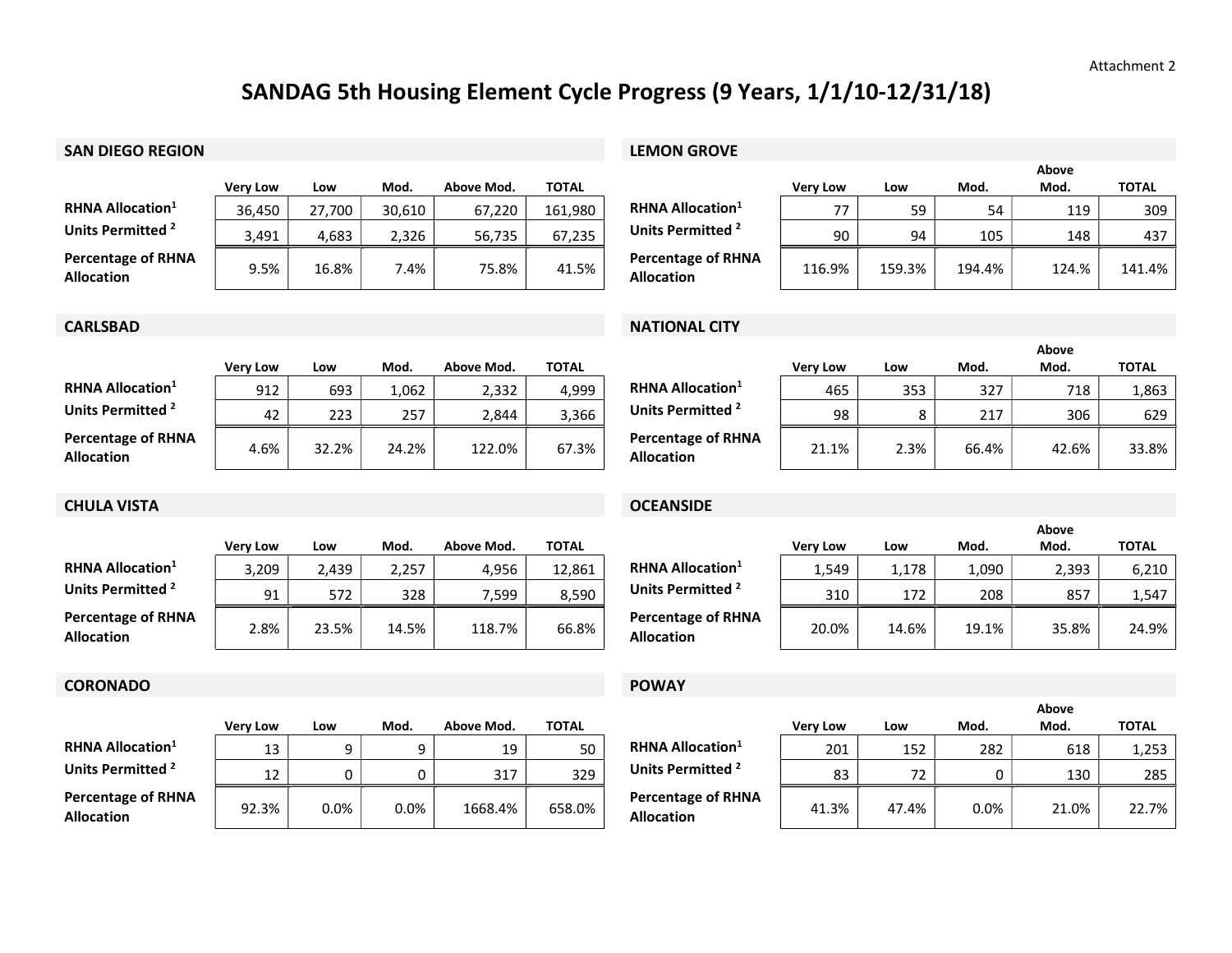## DEL MAR SAN DIEGO CITY

|                                                | <b>Verv Low</b> | Low     | Mod.    | Above Mod. | TOTAL |                                                | <b>Very Low</b> | Low    | Mod.    | Mod.   | <b>TOTAL</b> |
|------------------------------------------------|-----------------|---------|---------|------------|-------|------------------------------------------------|-----------------|--------|---------|--------|--------------|
| <b>RHNA Allocation</b> <sup>1</sup>            |                 |         | 15<br>ᅩ | 34         | 61    | <b>RHNA Allocation</b> <sup>1</sup>            | 21.977          | 16.703 | 15.462  | 33,954 | 88,096       |
| Units Permitted <sup>2</sup>                   | n               |         |         | 32         | 33    | Units Permitted <sup>2</sup>                   | 2.258           | 2.639  | 10      | 32.153 | 37,060       |
| <b>Percentage of RHNA</b><br><b>Allocation</b> | 0.0%            | $0.0\%$ | 6.7%    | 94.1%      | 54.1% | <b>Percentage of RHNA</b><br><b>Allocation</b> | 10.3%           | 15.8%  | $0.1\%$ | 94.7%  | 42.1%        |

|                                                |                 |        | Above  |        |              |  |  |  |
|------------------------------------------------|-----------------|--------|--------|--------|--------------|--|--|--|
|                                                | <b>Very Low</b> | Low    | Mod.   | Mod.   | <b>TOTAL</b> |  |  |  |
| <b>RHNA Allocation</b> <sup>1</sup>            | 21,977          | 16,703 | 15,462 | 33,954 | 88,096       |  |  |  |
| Units Permitted <sup>2</sup>                   | 2,258           | 2,639  | 10     | 32,153 | 37,060       |  |  |  |
| <b>Percentage of RHNA</b><br><b>Allocation</b> | 10.3%           | 15.8%  | 0.1%   | 94.7%  | 42.1%        |  |  |  |

## EL CAJON SAN MARCOS

|          |       |       |            |       |                                                |                 |       |      | Above  |              |
|----------|-------|-------|------------|-------|------------------------------------------------|-----------------|-------|------|--------|--------------|
| Very Low | Low   | Mod.  | Above Mod. | TOTAL |                                                | <b>Verv Low</b> | Low   | Mod. | Mod.   | <b>TOTAL</b> |
| 1,448    | 1.101 | 1.019 | 2,237      | 5,805 | <b>RHNA Allocation</b> <sup>1</sup>            | 1,043           | 793   | 734  | 1,613  | 4,183        |
| 48       | 83    | 34    | 282        | 447   | Units Permitted <sup>2</sup>                   | 220             | 115   | 63   | 2,300  | 2,698        |
| 3.3%     | 7.5%  | 3.3%  | 12.6%      | 7.7%  | <b>Percentage of RHNA</b><br><b>Allocation</b> | 21.1%           | 14.5% | 8.6% | 142.6% | 64.5%        |

|                                                |                 |      |      |            |              |                                                |                 |       |       | Above |              |
|------------------------------------------------|-----------------|------|------|------------|--------------|------------------------------------------------|-----------------|-------|-------|-------|--------------|
|                                                | <b>Verv Low</b> | Low  | Mod. | Above Mod. | <b>TOTAL</b> |                                                | <b>Verv Low</b> | Low   | Mod.  | Mod.  | <b>TOTAL</b> |
| RHNA Allocation <sup>1</sup>                   | 587             | 446  | 413  | 907        | 2,353        | <b>RHNA Allocation</b> <sup>1</sup>            | 914             | 694   | 642   | 1,410 | 3,660        |
| Units Permitted <sup>2</sup>                   | 45              | 26   | ᆂᆂ   | 915        | 997          | Units Permitted <sup>2</sup>                   | 15              | 80    | 95    | 803   | 993          |
| <b>Percentage of RHNA</b><br><b>Allocation</b> | 7.7%            | 5.8% | 2.7% | 100.9%     | 42.4%        | <b>Percentage of RHNA</b><br><b>Allocation</b> | 1.6%            | 11.5% | 14.8% | 57.0% | 27.1%        |

## ESCONDIDO **SOLANA BEACH**

|                                                |                 |      |       | Above |              |
|------------------------------------------------|-----------------|------|-------|-------|--------------|
|                                                | <b>Very Low</b> | Low  | Mod.  | Mod.  | <b>TOTAL</b> |
| <b>RHNA Allocation</b> <sup>1</sup>            | 85              | 65   | 59    | 131   | 340          |
| Units Permitted <sup>2</sup>                   | 0               | 6    | 8     | 48    | 62           |
| <b>Percentage of RHNA</b><br><b>Allocation</b> | 0.0%            | 9.2% | 13.6% | 36.6% | 18.2%        |

|                                                | <b>Verv Low</b> | Low   | Mod.  | Above Mod. | <b>TOTAL</b> |                                                | <b>Very Low</b> | LOW   | Mod. | Mod.   | <b>TOTAL</b> |
|------------------------------------------------|-----------------|-------|-------|------------|--------------|------------------------------------------------|-----------------|-------|------|--------|--------------|
| $RHNA$ Allocation <sup>1</sup>                 | 1.448           | 1.101 | 1.019 | 2.237      | 5,805        | <b>RHNA Allocation</b> <sup>1</sup>            | 1.043           | 793   | 734  | 1.613  | 4.183        |
| Units Permitted <sup>2</sup>                   | 48              | 83    | 34    | 282        | 447          | Units Permitted <sup>2</sup>                   | 220             | 115   | 63   | 2.300  | 2,698        |
| <b>Percentage of RHNA</b><br><b>Allocation</b> | $3.3\%$         | 7.5%  | 3.3%  | 12.6%      | 7.7%         | <b>Percentage of RHNA</b><br><b>Allocation</b> | $21.1\%$        | 14.5% | 8.6% | 142.6% | 64.5%        |

|                                                | <b>Verv Low</b> | Low  | Mod. | Above Mod. | <b>TOTAL</b> |                                                | <b>Very Low</b> | Low   | Mod. |
|------------------------------------------------|-----------------|------|------|------------|--------------|------------------------------------------------|-----------------|-------|------|
| <b>RHNA Allocation</b> <sup>1</sup>            | 587             | 446  | 413  | 907        | 2.353        | <b>RHNA Allocation</b> <sup>1</sup>            | 914             | 694   | 64   |
| Units Permitted <sup>2</sup>                   | 45              | 26   | 11   | 915        | 997          | Units Permitted <sup>2</sup>                   | 15              | 80    |      |
| <b>Percentage of RHNA</b><br><b>Allocation</b> | 7.7%            | 5.8% | 2.7% | 100.9%     | 42.4%        | <b>Percentage of RHNA</b><br><b>Allocation</b> | 1.6%            | 11.5% | 14.8 |

|                                                | <b>Verv Low</b> | Low   | Mod. | Above Mod. | <b>TOTAL</b> |                                                | <b>Verv Low</b> | Low  | Mod.  | Mod.  | <b>TOTAL</b> |
|------------------------------------------------|-----------------|-------|------|------------|--------------|------------------------------------------------|-----------------|------|-------|-------|--------------|
| <b>RHNA Allocation</b> <sup>1</sup>            | 1,042           | 791   | 733  | 1,609      | 4,175        | <b>RHNA Allocation</b> <sup>1</sup>            | 85              | 65   | 59    | 131   | 340          |
| Units Permitted <sup>2</sup>                   | 93              | 90    | 16   | 1.353      | 1,552        | Units Permitted <sup>2</sup>                   |                 |      |       | 48    | 62           |
| <b>Percentage of RHNA</b><br><b>Allocation</b> | 8.9%            | 11.4% | 2.2% | 84.1%      | 37.2%        | <b>Percentage of RHNA</b><br><b>Allocation</b> | $0.0\%$         | 9.2% | 13.6% | 36.6% | 18.2%        |

| 997 | <b>Units Permitt</b>              |
|-----|-----------------------------------|
| .4% | Percentage o<br><b>Allocation</b> |

# ENCINITAS SANTEE